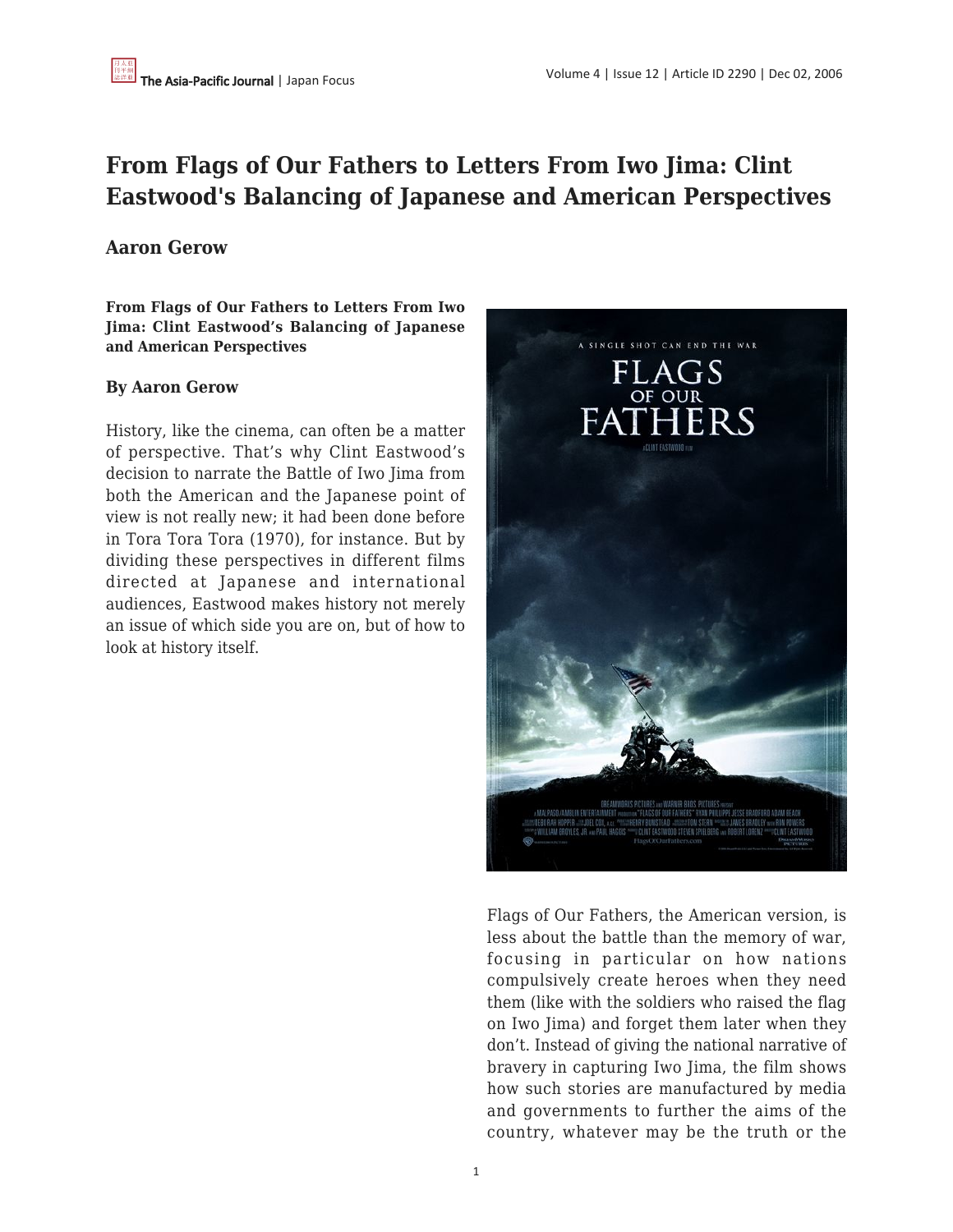feelings of the individual soldiers. Against the constructed nature of public heroism, Eastwood poses the private real bonds between men; against public memory he focuses on personal trauma.

The Japanese edition, Letters from Iwo Jima, could—and perhaps should—have been about similar issues, but Eastwood changes his approach to history itself with this film. It, like Flags, begins decades after the war is over, but tells its story not through the traumatic flashbacks of the survivors, but effectively through the letters of soldiers unearthed from an island cave. Flags is about how to remember the war, giving a new view on an incident everyone knows; Letters is about listening to those who fought it, trying to create a memory tableau of something most people, including Japanese, know little about.

Mostly relating the battle as if it is the present, Letters is a more conventional war film. If Flags is an ambitious attempt to deconstruct the Hollywood war movie and similar media that work to create fictions of heroism, Letters, initially inspired by Eastwood's encounter with the letters of General Kuribayashi Tadamichi, the Japanese commander on Iwo Jima, appears more simply as an American effort to understand the complex human beings on the other side, to tell the world that they were brave too.



Kuribayashi Tadamichi

And some of the figures are fascinating. Kuribayashi (Watanabe Ken) had studied in the United States, wrote loving letters to his son with comic illustrations, and protected his men against abusive officers; his close associate, Baron Nishi (Ihara Tsuyoshi), was a gold medalist at the Los Angeles Olympics and a friend of Mary Pickford and Douglas Fairbanks. These two are in conflict with more traditional officers like Ito (Nakamura Shido), who seem more concerned with achieving a glorious suicidal death than defending the island and thus delaying the Allied forces' march on Tokyo. Under Kuribayashi's unconventional command, a garrison that was supposed to fall in 5 days lasted for 36. (The result was that just 1,083 of Japan's 22,000 troops from army and navy units survived. The United States suffered the highest casualties of the Pacific War to that time. The 70,000 Marines thrown into the battle suffered 26,000 casualties including 6,821 deaths.)



Ito played by Nakamura Shido

The fear when one country's artist dabbles in another nation's history, is that unwitting mistakes of fact and interpretation will be made. Usually the problem is inaccuracy or distortion, but that does not figure much here: the drama is convincing, the characters well developed, and the acting superior. The question is whether this film, like The Last Samurai, might unwittingly feed into and actually bolster the contemporary rise in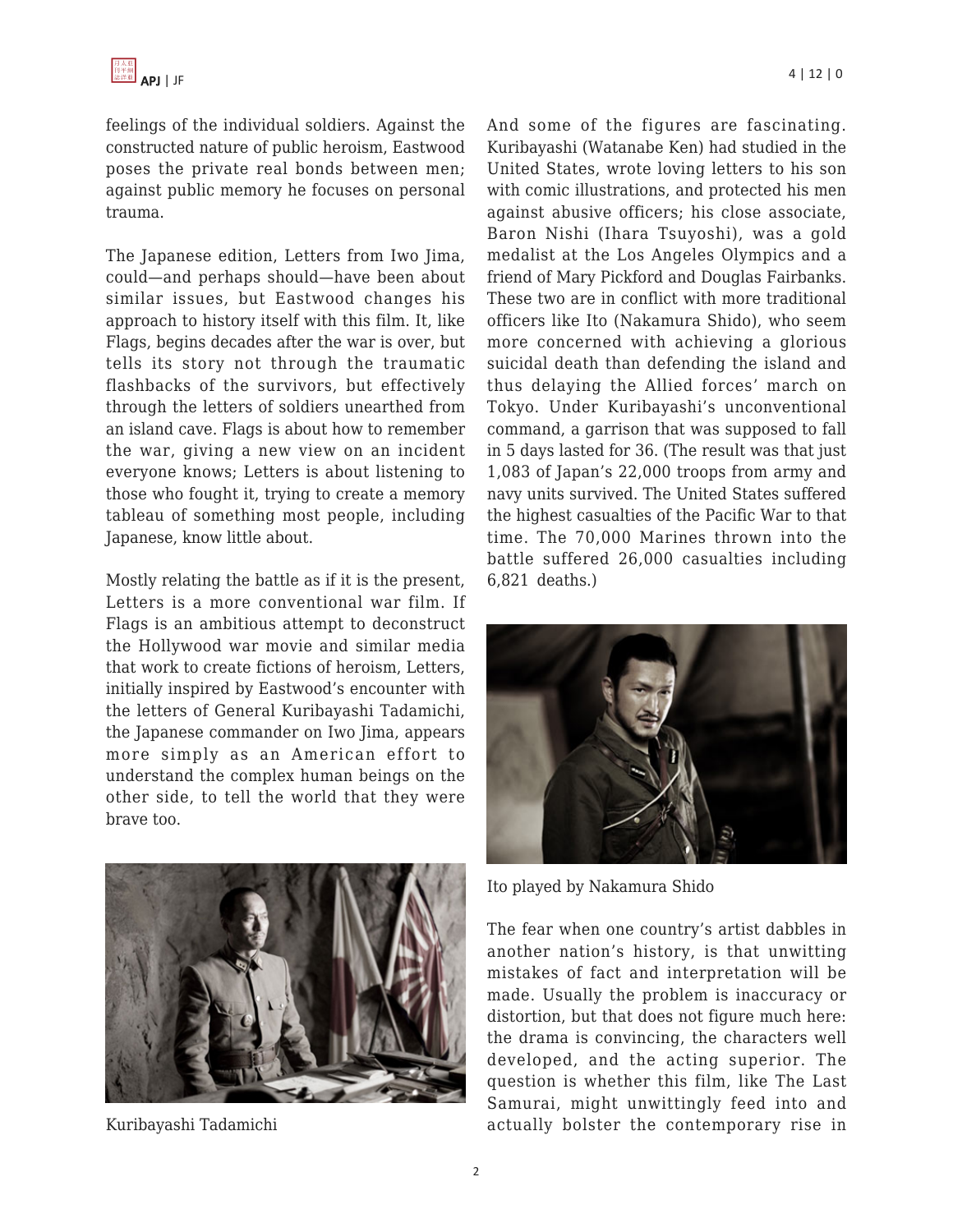chauvinist nationalism in Japan. Some of the Japanese ads for Letters from Iwo Jima in fact seem to promote the movie along those lines.

Eastwood does much to undermine the military glory. Despite ads touting the vigorous defense, very little of that is shown as the film quickly turns to the soldiers' choice between suicide and surrender. Suicide itself is shown as a grisly—and in contrast to old Japanese war films—distinctly unaesthetic experience. Watanabe's superbly acted Kuribayashi may show shades of Katsumoto (his character in The Last Samurai) in ordering a last charge. But there is none of Samurai's overblown celebration of martial valor, since it is shot at night as a chaotic melee. The soul of Eastwood's film is the baker-turned-soldier Saigo (Ninomiya Kazunari, in a strong performance), who has promised his wife to return alive and never fires a shot.



A scene from Letters

Yet one can sense Eastwood treading carefully, trying not to offend his audiences. The fact that Kuribayashi and Nishi emerge as basically liberal humanists friendly to America makes them more palatable to American viewers.

Letters curiously also seems to parallel some of Japan's recent war films like Aegis and Lorelei, which, by preaching life not glorious death, attempt to offer a kinder, gentler nationalism for contemporary Japanese (see my article in Japan Focus).

Yet just as Japanese atrocities are mostly shown in Flags and American crimes in Letters, so Eastwood completely avoids the controversial issue of how Japanese should remember the war—even though he allows some of his characters, one in fact ironically, to survive. The critique of national history through personal trauma that centers Flags is barely raised in Letters.



One thus wonders whether Eastwood, in honoring these other soldiers in Letters from Iwo Jima, may be unwittingly engaging in the same process of creating "heroes" that Flags of